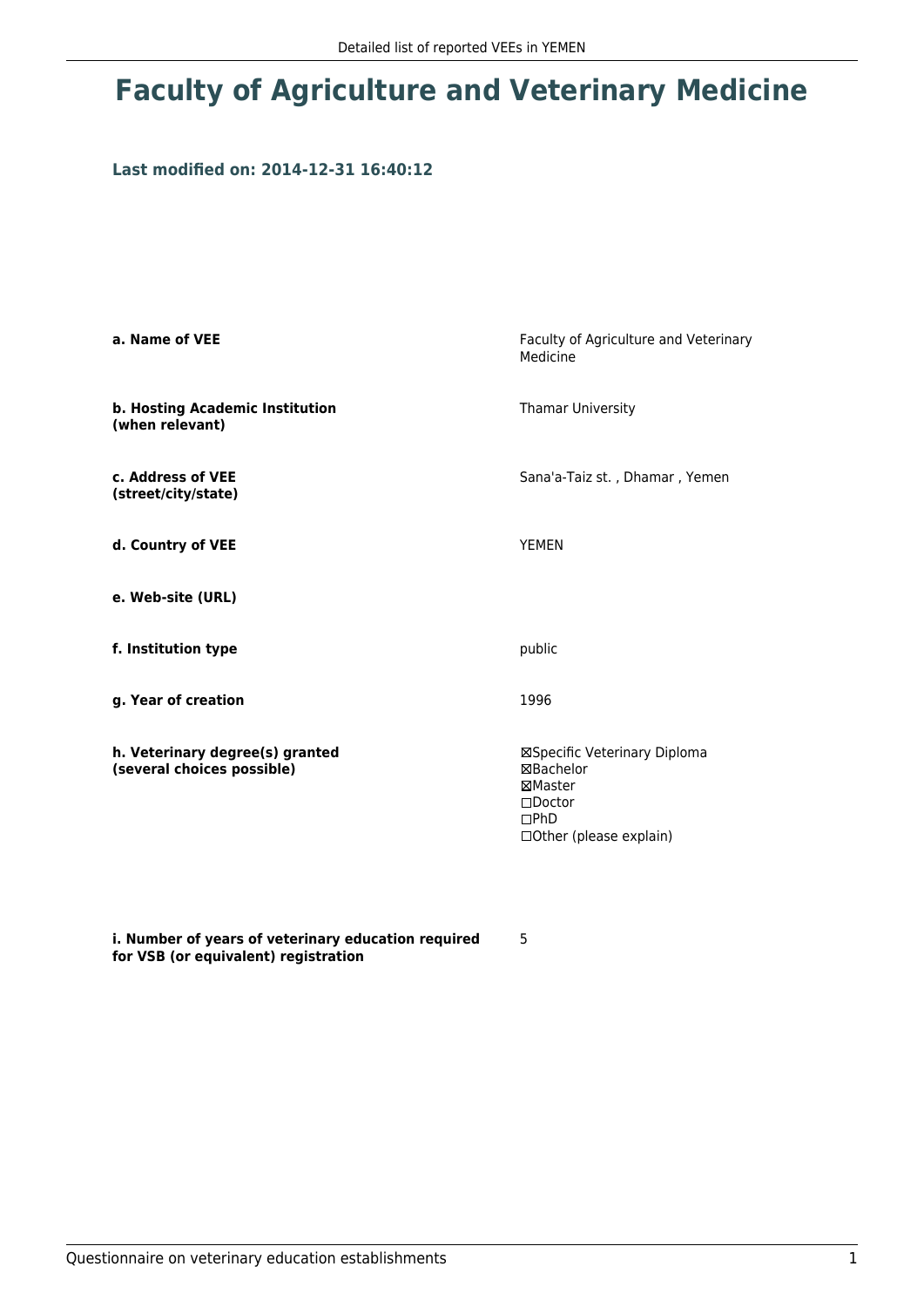### **j. Average number of veterinary students per class within the establishment**

|                                                                                                   |                                      | 1st Year                                                |                                                                                                                                                      | 51-100   |
|---------------------------------------------------------------------------------------------------|--------------------------------------|---------------------------------------------------------|------------------------------------------------------------------------------------------------------------------------------------------------------|----------|
|                                                                                                   |                                      | 2d Year                                                 |                                                                                                                                                      | 51-100   |
|                                                                                                   |                                      | 3d Year                                                 |                                                                                                                                                      | 51-100   |
|                                                                                                   |                                      | 4th Year                                                |                                                                                                                                                      | 51-100   |
|                                                                                                   |                                      | 5th Year                                                |                                                                                                                                                      | $0 - 50$ |
|                                                                                                   |                                      | 6th Year                                                |                                                                                                                                                      |          |
|                                                                                                   |                                      | 7th Year                                                |                                                                                                                                                      |          |
| k. Average number of veterinary graduates per year<br>from the establishment                      |                                      | $0 - 50$                                                |                                                                                                                                                      |          |
| I. Minimum education required for admission to the<br>establishment<br>(several choices possible) |                                      | Qualification                                           | ⊠High School University Entrance<br>⊠Pre-Veterinary Science Diploma<br>⊠Pre-Veterinary Science Degree<br>□Other specific VEE entrance qualifications |          |
| m. Is there a selection procedure at<br>(several choices possible)                                |                                      | ⊠National level<br>□State level<br>⊠Establishment level |                                                                                                                                                      |          |
| n. National accreditation/certification/approval                                                  | Yes                                  |                                                         |                                                                                                                                                      |          |
| <b>Accrediting agency:</b>                                                                        |                                      |                                                         |                                                                                                                                                      |          |
|                                                                                                   | <b>Name of the Agency</b>            |                                                         | Ministry of Higher Education and<br>Scientific Research                                                                                              |          |
|                                                                                                   | Address of the<br><b>Agency</b>      |                                                         | Hail st., Sana'a, Yemen<br>http://www.yemen.gov.ye/portal/mohe                                                                                       |          |
|                                                                                                   | Country of the<br><b>Agency</b>      |                                                         | Yemen                                                                                                                                                |          |
|                                                                                                   | mm-dd)                               | Date granted (yyyy-                                     | 1996-01-01                                                                                                                                           |          |
|                                                                                                   | <b>Period of validity</b><br>(years) |                                                         | 20                                                                                                                                                   |          |